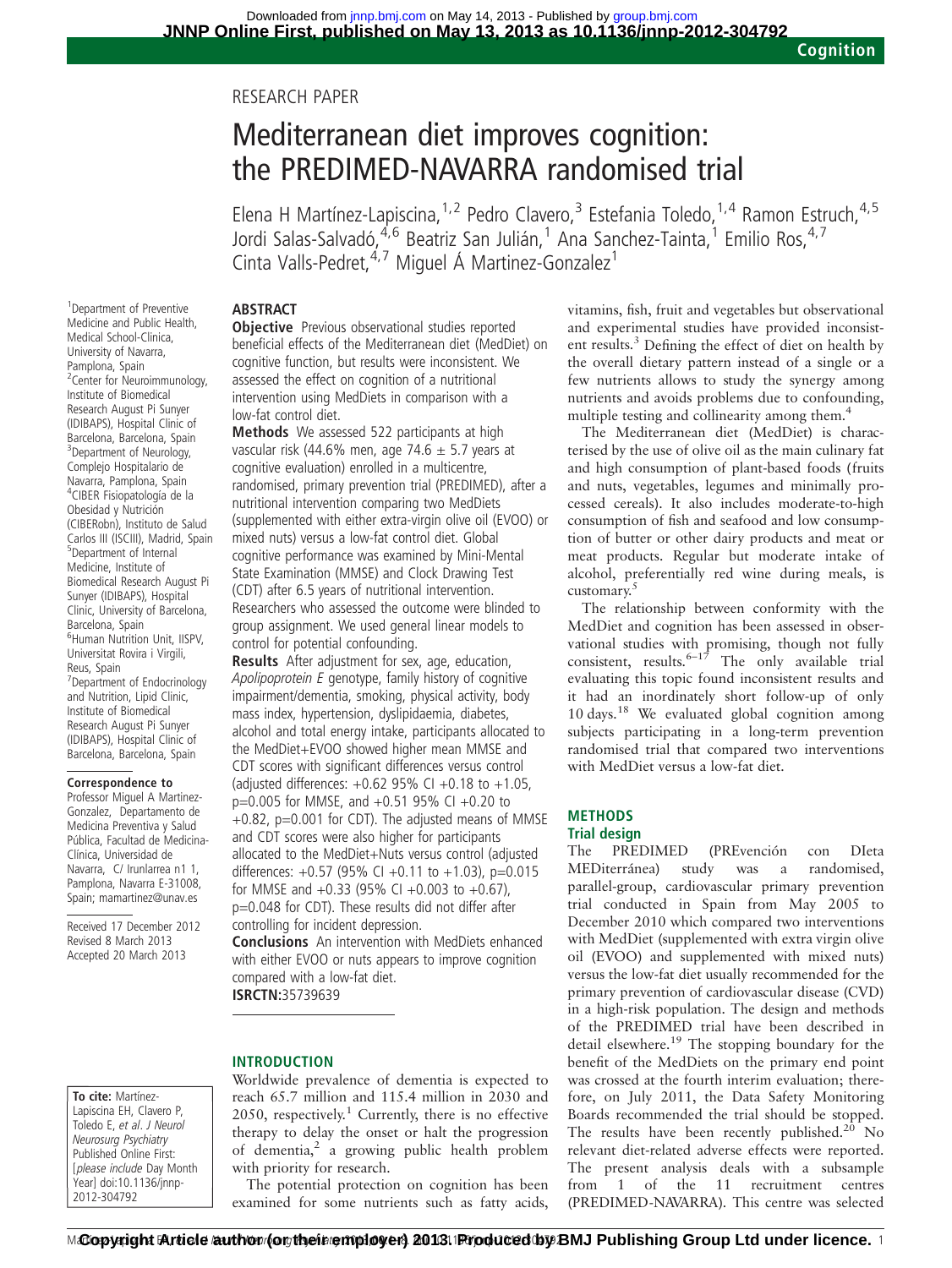because it completed the recruitment of participants earlier (2005) than the other centres of the trial (2009) and thus allowed for a sufficiently longer intervention period and follow-up time.

#### Study population

Participants were community-dwelling men (55–80 years) and women (60–80 years), initially free of CVD but at high vascular risk because of the presence of either type-2 diabetes or at least three of the following major risk factors: current smoking, hypertension, dyslipidaemia, overweight or family history of premature CVD. Exclusion criteria included previous history of CVD, any severe chronic illness, illiteracy, or other conditions, as described.19

General practitioners (GPs) extracted names of potential participants from the clinical records of the primary care practices. Once the GPs had ensured agreement with the eligibility criteria, potential participants were approached by a telephone call or during their clinical visits. If they showed interest in the study, a screening interview was scheduled to inform them about the study.<sup>19</sup> All procedures followed the Declaration of Helsinki. The Institutional Review Board of the Navarra recruitment centre approved the study protocol (protocol 50/2005). All participants signed an informed consent.

The PREDIMED-NAVARRA centre recruited 1055 participants between 2003 and 2005.

The neuropsychological study was conducted over 8 months in the primary care centres in the same day that the nurse performed the blood tests for the PREDIMED trial. We established this routine to promote compliance and to allow participants to complete several tasks on the same day. Participants who did not attend the visits on their scheduled days were considered non-eligible for neuropsychological testing. Those who attended the visits but did not accept undergoing neuropsychological testing were also excluded. Finally, among 969 participants who were then alive, 522 participants underwent a neuropsychological testing after a mean 6.5 years of follow-up.

## Randomisation and blinding

After the screening visit, eligible participants were randomly (allocation ratio 1:1:1) assigned to one of three diet groups by using a computer-generated random-number sequence. Tables of random allocation were centrally elaborated. We concealed allocation into the intervention groups by using closed envelopes with correlative numbers by prespecified subgroups of sex and age.

The study nurses in charge of the random allocation were independent of the nursing staff of the primary care practices. At baseline, GPs were not informed of the allocation of participants. Researchers who assessed the outcome were also blinded to group assignment.<sup>19</sup>

## Sample size

An individually randomised trial would require 132 participants per group to detect a 1-unit mean difference in Mini-Mental State Examination (MMSE) between each of the MedDiet groups and the control group assuming a SD of 2.5 units for a two-sided 5% α error with 90% power.

#### Nutrition interventions and dietary assessment

As previously described, a behavioural intervention promoting the MedDiet was implemented.<sup>19</sup><sup>21</sup> Briefly, participants received intensive education and advice to increase adherence to the MedDiet or the low-fat diet, according to group allocation. At

inclusion and quarterly thereafter, dietitians administered group sessions, separately for each group. Sessions consisted of informative talks and delivery of written material with descriptions of typical foods for each dietary pattern, seasonal shopping lists, meal plans and recipes. Participants allocated the MedDiet groups received free allotments of either EVOO (1 l/week) or 30 g/day of raw, unprocessed mixed nuts (15 g walnuts, 7.5 g almonds and 7.5 g hazelnuts). In the control group, participants received advice to reduce all types of fat and non-food gifts as an incentive to improve compliance. Energy restriction was not advised, nor physical activity promoted. At baseline and yearly thereafter, a trained dietitian administered a validated 137-item food-frequency questionnaire and a 14-item short questionnaire of adherence to the MedDiet.<sup>22 23</sup>

#### Primary outcome: cognitive assessment

Two neuropsychological tests were administered after a mean follow-up of 6.5 years: the Mini-Mental State Examination (MMSE) and the Clock Drawing Test (CDT). MMSE assesses orientation to time and place, registration, attention and calculation, recall, language, and visual construction<sup>24</sup> and the score ranges from 0 to 30. The MMSE has been shown to be a valid indicator of cognitive impairment.<sup>25</sup> There is a validated Spanish version.<sup>26</sup> CDT is a neuropsychological tool to assess a wide range of higher-level cognitive abilities required simultaneously for its successful completion, including language comprehension, visuospatial abilities, working memory, attention and abstract thinking.<sup>27</sup> CDT is a useful instrument to identify subjects at risk of cognitive decline and dementia.28 We used a validated Spanish version ranging from 0 to  $7<sup>29</sup>$ 

The effect of an intervention with MedDiet on cognition has not been previously explored in any long-term randomised clinical trial. Considering the disappointing experience from some earlier interventions (vitamin E, omega-3 fatty acids) that showed no protective effect in randomised clinical trials,<sup>30 31</sup> in spite of the extensive evidence of beneficial effects from large longitudinal studies, $32 \times 33$  it seems prudent to explore the effect of MedDiet on cognition, first assessing global cognition. As the neuropsychological battery is limited, it is not possible to analyse the effect of diet on different cognitive domains or determine the nature of cognitive impairment (neurodegenerative/vascular).

#### Secondary outcome: incidence of dementia and MCI in the PREDIMED-NAVARRA RCT

At the end of the nutritional intervention and thus, coinciding with the cognitive study, medical records of all participants were checked to collect incidence events including mild cognitive impairment (MCI), dementia and depression. This information was sent to The Adjudication Committee. This Committee reviewed the suitability of diagnoses according to the available information. Additionally, participants with a pathological cognitive screening test were re-evaluated by a neurologist to determine the presence or absence of MCI or dementia.

Diagnoses of dementia or MCI from the Adjudication Committee were based on assessments recorded in clinical records and usually made by neurologists upon the request of either GPs or participants. Our participants had a high vascular risk so they were regularly monitored by GPs. In addition in another subsample of 268 participants, we performed a comprehensive cognitive evaluation to identify MCI or dementia. The use of both methods (review of medical record based on referrals by GPs and personalised comprehensive neuropsychiatric assessment) are likely to have increased the sensitivity in detecting MCI and dementia. However, it seems logical to think that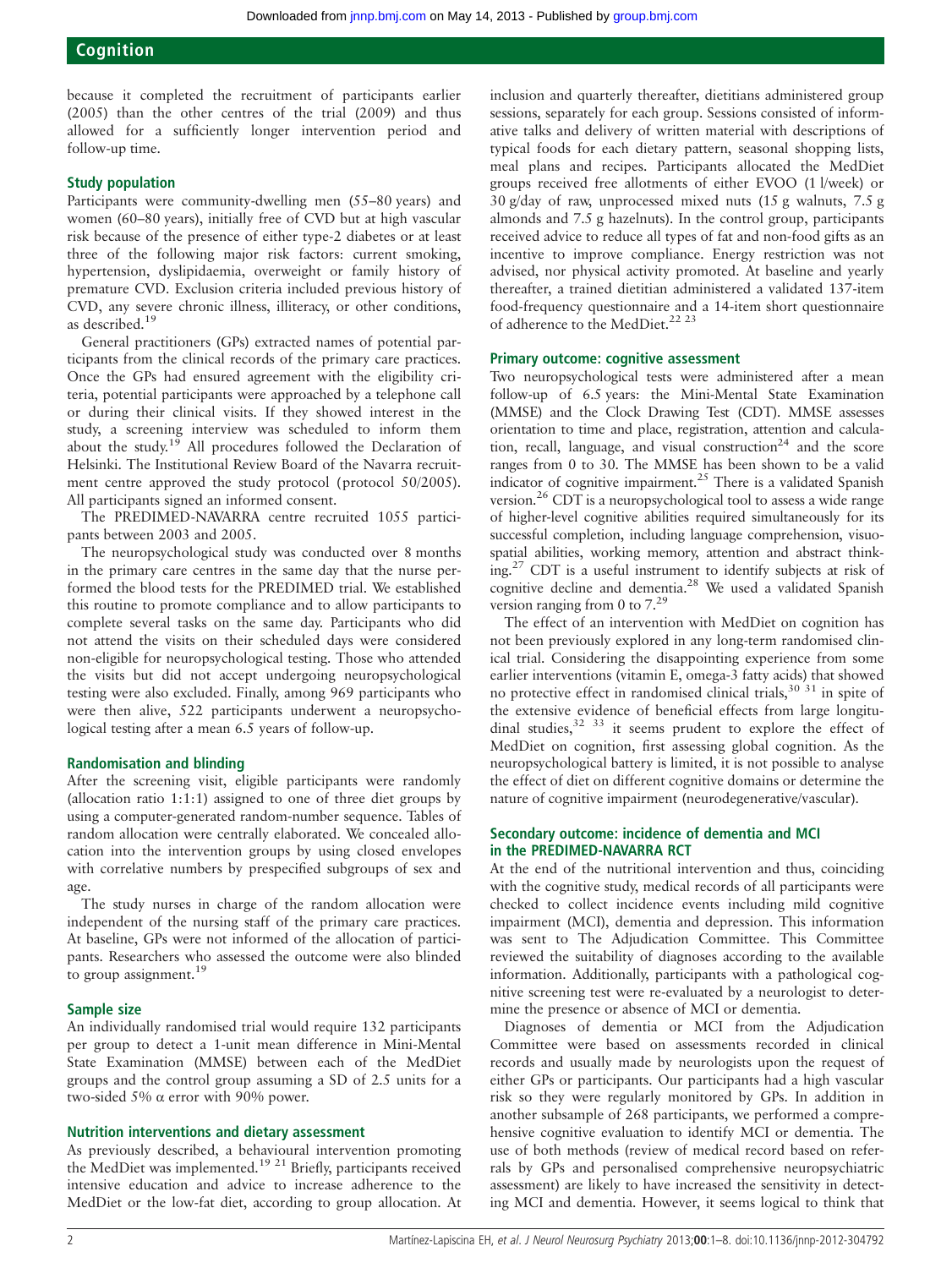the sensitivity for a MCI diagnosis would be higher for the personalised and comprehensive cognitive assessment.

#### Covariate assessment

The baseline questionnaire included questions about sociodemographic characteristics, lifestyle and health-related habits, medical history and family history of cognitive impairment or dementia. Anthropometric measurements were taken by trained personnel using standard methods.<sup>19</sup> Physical activity was assessed with the validated Spanish version of the Minnesota Leisure-Time Physical Activity questionnaire and expressed in minutes at a given metabolic equivalent per day.<sup>34 35</sup> Apolipoprotein E (APOE) genotype was determined with the method of Hixson and Vernier.<sup>36</sup> Only three participants of the 522 analysed were homozygous for E4, so APOE genotype was considered dichotomously: presence of at least one E4 allele (sum of E4/3 and E4/4 genotypes) versus absence of E4 allele. APOE E2/4 genotype was excluded.

#### Statistical analyses

Quantitative data were shown as means and SDs. Bivariate analyses were done with the  $\chi^2$  test or the Fisher test for categorical variables. Bivariate comparisons among groups for continuous variables were done by using one-way analysis of variance. Analyses were performed on an intention-to-treat principle. First, we explored differences in baseline characteristics of participants according to the allocated intervention groups. Then, we estimated unadjusted mean scores in neuropsychological tests according to the intervention groups. Finally, multivariableadjusted mean scores of cognitive function tests and differences versus control (95% CIs) in each intervention group were estimated using general linear models adjusting for sex, age,

education, family history of cognitive impairment or dementia, ApoE4 genotype, hypertension, dyslipidaemia, diabetes, smoking status, alcohol intake, body mass index, physical activity and total energy intake. All p values were two-tailed at the <0.05 level. Statistics were performed with SPSS V.17.0 (SPSS Inc, Chicago, Illinois, USA) software.

# RESULTS

# Study population

The PREDIMED-NAVARRA centre recruited 1055 participants between 2003 and 2005.

Among 969 participants who were alive, 522 participants underwent neuropsychological testing after a mean follow-up of 6.5 years. Figure 1 shows the flow of participants throughout the study.

A comparison of baseline characteristics of the analysed cohort with that of the participants not included in the PREDIMED-NAVARRA cognition study is shown in table 1. The analysed cohort had on average a higher educational level and was less often diagnosed as having hypertension and diabetes but more often as having dyslipidaemia compared with the participants not included in this cognition study. Participants who underwent cognitive assessment were less often current smokers and had a slightly lower body mass index.

The analysed cohort had a mean age of 74.6 (SD:5.7) years at cognitive evaluation and 44.6% were men. By study design, we found a high prevalence of hypertension, dyslipidaemia and type-2 diabetes. Table 2 shows baseline characteristics of participants by intervention group. As expected from the randomised design, the groups were well balanced with respect to all these baseline characteristics.



Figure 1 Flow chart of participants.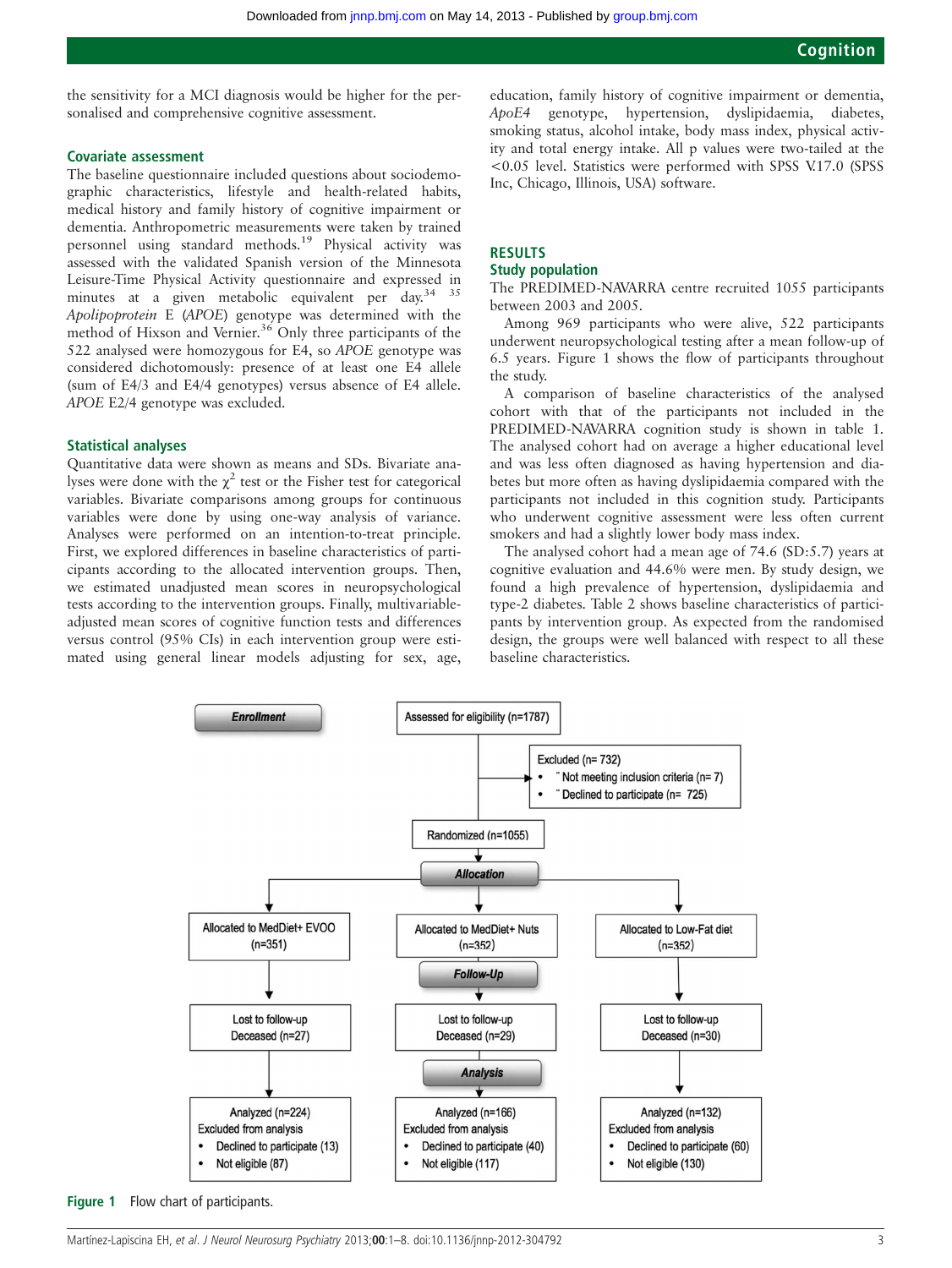Table 1 Comparison of baseline characteristics\* of the analysed cohort with that of the participants not included in PREDIMED-NAVARRA cognition study

|                                       | Participants not<br>included | <b>Participants</b><br>included |          |
|---------------------------------------|------------------------------|---------------------------------|----------|
| <b>Variables</b>                      | $(n=533)$                    | $(n=522)$                       | p Valuet |
| Apolipoprotein E4<br>qenotype‡, n (%) | 85 (15.9)                    | 70 (13.4)                       | 0.244    |
| Sex male, n (%)                       | 239 (44.8)                   | 233 (44.6)                      | 0.947    |
| Age (years)                           | $67.77 + 6.68$               | $67.38 + 5.65$                  | 0.302    |
| Education only primary§,<br>$n$ (%)   | 413 (77.5)                   | 371 (71.1)                      | 0.017    |
| Hypertension, n (%)                   | 456 (85.6)                   | 420 (80.5)                      | 0.028    |
| Dyslipidaemia, n (%)                  | 331 (62.1)                   | 362 (69.3)                      | 0.013    |
| Diabetes, n (%)                       | 232 (43.5)                   | 183 (35.1)                      | 0.005    |
| Body mass index (kg/m <sup>2</sup> )  | $29.7 + 3.4$                 | $29.1 + 3.3$                    | 0.002    |
| Smoking                               |                              |                                 |          |
| Current smoker, n (%)                 | 105(19.7)                    | 78 (14.9)                       | 0.041    |
| Former smoker, n (%)                  | 118(22.1)                    | 109 (20.9)                      | 0.619    |
| Alcohol intake (g/day)                | $12 + 19$                    | $13 + 19$                       | 0.445    |
| Physical activity<br>$(MET-min/day)$  | $276 + 217$                  | $274 + 197$                     | 0.848    |
| Total energy intake<br>(kcal/day)     | $2242 + 539$                 | $2257 + 536$                    | 0.648    |

\*Mean and SD unless otherwise stated.

 $\tau \gamma^2$  Test (percentages) or one-way analysis of variance (means).

‡Sum of E4/3 and E4/4 genotypes (E2/4 excluded).

§Education categorised as having only primary education (≤8 years of education in Spain) or having a higher education level (original data of PREDIMED Study). ¶Minutes at a given metabolic equivalent level (units of energy expenditure in a physical activity, 1 MET-min roughly equivalent to 1 kcal).

#### Diet intervention compliance

The intervention in the PREDIMED-NAVARRA centre achieved a substantial contrast between the two groups allocated to the MedDiet and the control group. The average values for the 14-item short questionnaire after a 5-year intervention were 10.5 (SD:3.3) in MedDiet+EVOO, 9.1 (SD:4.9) in MedDiet  $+$ Nuts and 5.8 (SD:4.7) in the control group (p<0.001). After a 6-year intervention, these figures were 10.8 (SD:2.7) in MedDiet+EVOO; 10.1 (SD:4.0) in MedDiet+Nuts and 6.3 (SD:4.7) in the control group ( $p < 0.001$ ).

#### Primary outcome: cognitive test

Table 3 shows the mean MMSE and CDT scores at the end of follow-up by the intervention arm. Mean MMSE and CDT scores were significantly higher for participants allocated to the MedDiet +EVOO group in comparison with the control group, while crude differences were not significant for the MedDiet+Nuts group versus the control group.

In multivariate regression analyses, participants allocated to the MedDiet+EVOO group showed mean global cognitive function scores with significant differences versus the control group (adjusted differences:  $+0.62$  95% CI  $+0.18$  to  $+1.05$ ,  $p=0.005$  for MMSE, and  $+0.51$  95% CI  $+0.20$  to  $+0.82$ , p=0.001 for CDT). The adjusted means of MMSE and CDT scores were also higher for participants allocated to the MedDiet+Nuts group versus the control group (adjusted differences:  $+0.57$  95% CI  $+0.11$  to  $+1.03$ , p=0.015 for MMSE and  $+0.33$  95% CI  $+0.003$  to  $+0.67$ , p=0.048 for CDT) (Table 4)

The presence of ApoE4 genotype (B=−0.804 95% CI −1.315 to -0.294), female sex (B=−0.562 95% CI −1.067 to −0.058)

and older age (B=−0.087 95% CI −0.120 to −0.055 per 1-year of increase) were associated with a lower MMSE score whereas more years of education  $(B=0.15695\% \text{ CI } 0.096 \text{ to } 0.215 \text{ per}$ 1-year of increase) was associated with a better MMSE score. Similar results were found in relation to the CDT outcome: ApoE4 genotype (B=−0.535 95% CI −0.899 to −0.171), female sex (B=−0.485 95% CI −0.845 to −0.125), age (B=−0.071 95% CI −0.094 to −0.048 per 1-year of increase) and education  $(B=0.118\,95\% \text{ CI } 0.076 \text{ to } 0.161$ . None of the other potential confounders included as covariates were independently associated with cognitive outcomes in multivariable analyses.

# Secondary outcome: incidence of dementia and MCI in PREDIMED-NAVARRA RCT

After 6.5 years of nutritional intervention, 60 cases of incident MCI (18 in MedDiet+EVOO; 19 in MedDiet+Nuts; 23 low-fat) and 35 cases of incident dementia (12 in MedDiet +EVOO; 6 in MedDiet+Nuts; 17 in low-fat) were diagnosed in the PREDIMED-NAVARRA centre.

Within the subgroup of 268 participants undergoing comprehensive cognitive assessment, 34 (12.7%) participants were diagnosed with MCI and 5 (1.9%) with dementia. These data suggest that the case-ascertainment method based on the review of medical records may be similarly sensitive than the personalised cognitive assessment for dementia diagnosis but sensitivity of medical records review was clearly lower than that for a complete neurological examination for a MCI diagnosis.

#### **DISCUSSION**

To the best of our knowledge, this is the first study evaluating the effect of a long-term randomised intervention aimed to change the overall dietary pattern on global cognitive function. Our trial suggests that nutritional intervention with MedDiet supplemented with either EVOO or nuts is associated with improved global cognition. The benefit of MedDiet was independent of potential confounders such as age, family history of cognitive impairment or dementia, ApoE genotype, education, physical activity, vascular risk factors and energy intake.

Our longitudinal results concur with the recent findings from a cross-sectional analysis at baseline in another PREDIMED subgroup (Barcelona) whereby increased consumption of EVOO and walnuts were independently related to better cognition.<sup>37</sup> They are also consistent with the weak but not significant association observed for olive oil, monounsaturated fatty acids and the MedDiet in the European Prospective Investigation into Cancer and Nutrition-Greek (EPIC-Greek) study, $6$  with a similar but stronger association observed in a large Italian cohort<sup>38</sup> and with a slightly improved cognitive performance in the Three-City French cohort.<sup>7</sup>

Our findings are consistent with previous, but not all, observational studies conducted outside the Mediterranean basin. In a community-based American cohort study, a higher adherence to the MedDiet was associated with slower rates of cognitive decline after a 7.6-year follow-up.8 Another American cohort study found that a higher adherence to the MedDiet was associated with a lower risk of developing  $MCI<sup>9</sup>$  and AD (Alzheimer's disease) $10-12$  as well as lower risk of MCI conversion to AD.<sup>9</sup> Scarmeas et  $al^{10}$  <sup>11</sup> found a protective effect of MedDiet pattern on incidence of dementia in two studies with larger sample sizes of 2258 and 1880 and higher incidences of dementia, 262 and 282 cases, respectively. Subsequently, Gu et  $al^{12}$  found similar results in a study with 1219 participants and 118 cases of incident dementia. In the total sample of participants from the PREDIMED-NAVARRA centre, we observed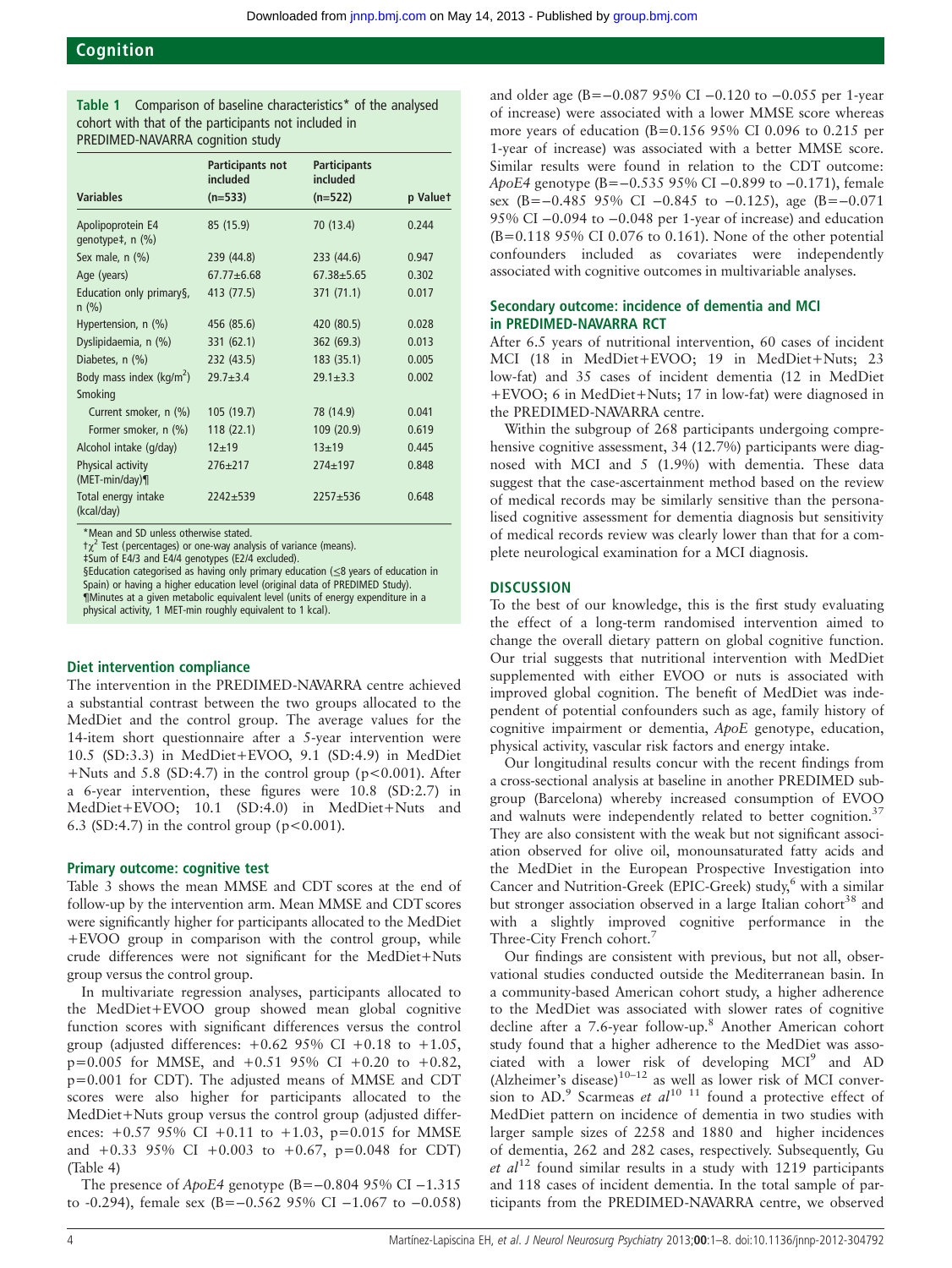|  | Table 2 Baseline characteristics* of participants according to intervention group |  |  |  |  |  |  |  |
|--|-----------------------------------------------------------------------------------|--|--|--|--|--|--|--|
|--|-----------------------------------------------------------------------------------|--|--|--|--|--|--|--|

|                                             | MedDiet+EVOO     | MedDiet+Nuts    | Control (low-fat diet) |          |
|---------------------------------------------|------------------|-----------------|------------------------|----------|
| <b>Variables</b>                            | $(n=224)$        | $(n=166)$       | $(n=132)$              | p Valuet |
| Family history of cognitive decline#, n (%) | 42 (18.8)        | 37(22.8)        | 27(20.8)               | 0.691    |
| Apolipoprotein E4 genotype§, n (%)          | 28(12.5)         | 23(13.9)        | 19(14.4)               | 0.861    |
| Sex male, $n$ $(\%)$                        | 102(45.5)        | 71(42.8)        | 60(45.5)               | 0.842    |
| Age (years)                                 | $67.35 \pm 5.65$ | $67.30 + 5.77$  | $67.55 \pm 5.54$       | 0.925    |
| Education (years)                           | $8.50 \pm 2.79$  | $8.45 \pm 3.00$ | $8.54 \pm 3.38$        | 0.966    |
| Hypertension, n (%)                         | 174(77.7)        | 138(83.1)       | 108 (81.8)             | 0.366    |
| Dyslipidaemia, n (%)                        | 158 (70.5)       | 115(69.3)       | 89 (67.4)              | 0.827    |
| Diabetes, n (%)                             | 83 (37.1)        | 58 (34.9)       | 35(26.5)               | 0.117    |
| Body mass index ( $\text{kg/m}^2$ )         | $29.30 \pm 3.4$  | $28.96 \pm 3.1$ | $29.94 \pm 3.4$        | 0.494    |
| Smoking                                     |                  |                 |                        |          |
| Current smoker, n (%)                       | 33(14.7)         | 20(12.0)        | 25(18.9)               | 0.251    |
| Former smoker, n (%)                        | 46 (20.5)        | 35(21.1)        | 28(21.2)               | 0.986    |
| Alcohol intake (g/day)                      | $14 + 20$        | $13 + 19$       | $11 \pm 17$            | 0.450    |
| Physical activity (MET-min/day)¶            | $282 \pm 200$    | 280±194         | $253 + 197$            | 0.356    |
| Total energy intake (Kcal/day)              | 2276±543         | 2290±538        | $2184 + 519$           | 0.185    |

The PREDIMED-NAVARRA trial. \*Mean and SD unless otherwise stated.

†χ<sup>2</sup> Test (percentages) or one-way analysis of variance (means). ‡Cognitive impairment or dementia in first degree relatives.

§Sum of E4/3 and E4/4 genotypes (E2/4 excluded).

¶Minutes at a given metabolic equivalent level (units of energy expenditure in a physical activity, 1 MET-min roughly equivalent to 1 kcal).

EVOO, extra virgin olive oil; MedDiet, Mediterranean diet.

a lower incidence of dementia (35/1055), so even admitting that case-ascertainment for dementia incidence maybe more accurate, it is probable that our study was underpowered to address a protective effect of MedDiet on dementia development, given the small number of total cases observed. On the other hand, the results observed in our trial in terms of MMSE score changes are also of relatively small magnitude but our study was adequately powered to detect them and our findings support a beneficial effect. The fact that our study was a randomised controlled trial with a long follow-up period may account for a relatively greater magnitude of effect than in some shorter previous observational studies which reported a smaller benefit or null results. Thus, an Australian cohort with a 4-year<sup>13</sup> and 8-year<sup>14</sup> follow-up and another American cohort with  $5.4$ -year<sup>15</sup> follow-up found no association between higher adherence to the MedDiet and cognitive decline or MCI. Recently, results from French participants who agreed to participate in a postsupplementation observational follow-up of the SU.VI.MAX [Supplementation en Vitamines et Mineraux Antioxydants] trial and results from participants from the Nurses Health Study who performed a telephone-based cognitive evaluation have been published. None of them supports a global protective effect of the MedDiet on cognitive decline.<sup>16 17</sup> These heterogeneous findings can be explained by several reasons, including the probably long induction period

for the effect of nutritional changes on cognition, the use of a definition for the MedDiet in observational epidemiology which is highly dependent on sample-specific cut-off points for food consumption, and the intake of other foods or supplements not included in the score used to appraise adherence to the MedDiet. These other nutritional factors can be responsible for residual confounding. More importantly, nutritional assessment tools used in observational epidemiology are prone to measurement errors that usually may lead to null associations. Another reason that may explain these heterogeneous findings may be related to characteristics of study populations. Some demographic factors and comorbidities should be also taken into account in order to evaluate the effect of the MedDiet on cognition. Most studies have evaluated participants with a mean age  $\geq$ 75 years.<sup>6–12</sup><sup>15</sup> Since the MedDiet may exert its protective effect relatively early on the neurodegeneration process, this may minimise the effective size of the Mediterranean diet. Vascular, inflammatory and oxidative mechanisms are involved in the pathogenesis of dementia. In populations with high vascular risk, a more important vascular contribution to dementia can be expected. It would be interesting to address if the effect of the MedDiet is different in these populations. Unfortunately, only one of the cohorts mentioned above, evaluated the effect of diet on a population with a high vascular comorbidity and provided negative results.15

|             | Unadjusted means (95% CI) in cognitive tests after a $6\frac{1}{2}$ -year follow-up according to the intervention group<br>Table 3 |                                                |                                                        |                                        |                         |                         |
|-------------|------------------------------------------------------------------------------------------------------------------------------------|------------------------------------------------|--------------------------------------------------------|----------------------------------------|-------------------------|-------------------------|
|             | MedDiet+EVOO (n=224)<br>(1)<br>Mean (95% CI)                                                                                       | MedDiet+Nuts<br>$(n=166)$ (2)<br>Mean (95% CI) | Control (low-fat diet) (n=132)<br>(3)<br>Mean (95% CI) | <b>Analysis of variance</b><br>p value | Bonferroni (1)<br>vs(3) | Bonferroni (2)<br>vs(3) |
| <b>MMSE</b> | 28.00 (27.72 to 28.29)                                                                                                             | 27.96 (27.64 to 28.29)                         | 27.40 (26.99 to 27.81)                                 | 0.030                                  | 0.037                   | 0.085                   |
| <b>CDT</b>  | 5.45 (5.25 to 5.65)                                                                                                                | 5.27 (5.01 to 5.52)                            | 4.95 (4.67 to 5.24)                                    | 0.020                                  | 0.016                   | 0.299                   |
|             | The PREDIMED-NAVARRA trial                                                                                                         |                                                |                                                        |                                        |                         |                         |

The PREDIMED-NAVARRA trial. CDT, Clock Drawing Test; EVOO, extra virgin olive oil; MedDiet, Mediterranean diet; MMSE, Mini-Mental State Examination.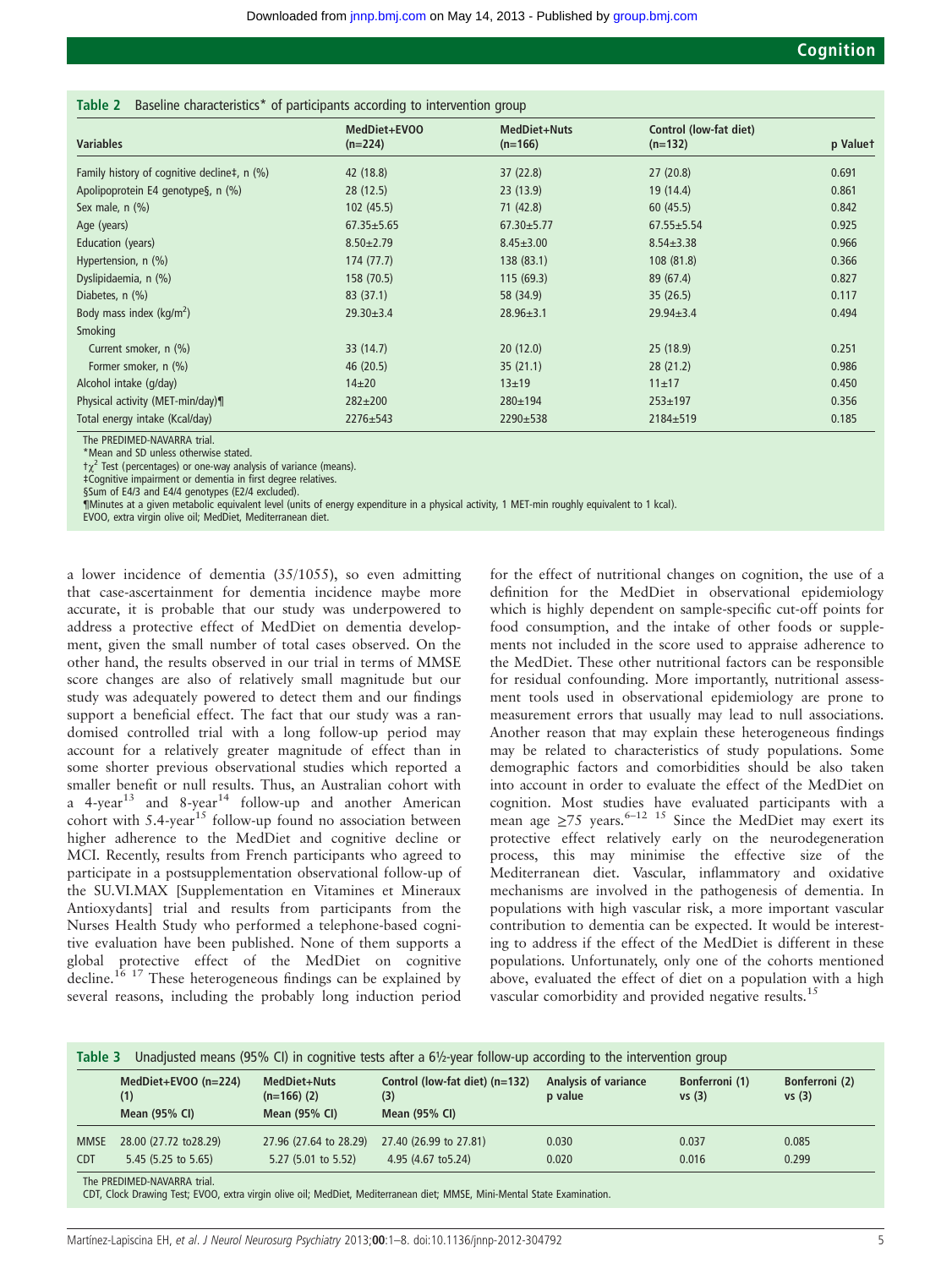|  |  |  | Table 4 Multivariable-adjusted means after a 6½-year follow-up and differences versus control (95% CIs) in each intervention group |  |  |
|--|--|--|------------------------------------------------------------------------------------------------------------------------------------|--|--|
|--|--|--|------------------------------------------------------------------------------------------------------------------------------------|--|--|

|                                                      | MedDiet+EVOO (n=224)     |                      | MedDiet+Nuts (n=166)      | Control (low-fat diet)<br>$(n=132)$ |                        |
|------------------------------------------------------|--------------------------|----------------------|---------------------------|-------------------------------------|------------------------|
|                                                      | Mean (95% CI)            | p Value (vs control) | Mean (95% CI)             | p Value (vs control)                | Mean (95% CI)          |
| <b>MMSE</b>                                          | 27.73 (27.27 to 28.19)   |                      | 27.68 (27.20 to 28.16)    |                                     | 27.11 (26.61 to 27.61) |
| Adjusted diff. versus control<br>(95% CI)            | $+0.62$ (+0.18 to +1.05) | 0.005                | $+0.57$ (+0.11 to +1.03)  | 0.015                               | 0 (reference)          |
| <b>CDT</b>                                           | $5.31(4.98 - 5.64)$      |                      | $5.13(4.78 - 5.47)$       |                                     | $4.80(4.44 - 5.16)$    |
| Adjusted diff. versus control<br>$(95\% \text{ Cl})$ | $+0.51$ (+0.20 to +0.82) | 0.001                | $+0.33 (+0.003 to +0.67)$ | 0.048                               | 0 (reference)          |

General Linear Models. The PREDIMED-NAVARRA trial.

CDT, Clock Drawing Test; EVOO, extra virgin olive oil; MedDiet, Mediterranean diet; MMSE, Mini-Mental State Examination.

Adjusted for sex, age, education, family history of cognitive impairment or dementia, ApoE4 genotype, hypertension, dyslipidaemia, diabetes, smoking status, alcohol intake, body mass index, physical activity and total energy intake.

Finally, the only randomised controlled trial to date assessing the very short-term effect of MedDiet on cognition found that participants allocated to a diet change (to a MedDiet pattern) improved only visuospatial working memory while participants allocated to the control group (no change) improved numerical working memory and word recognition. It is possible that some limitations of that previous trial such as small sample size (27 subjects), young age (19–30 years) of the studied population and the extremely short duration of the intervention (10 days) could be partly responsible for these inconsistent results.<sup>18</sup>

There are mechanisms that can explain the protective effect of MedDiet on cognitive status, including antioxidative and anti-inflammatory effects and reduced vascular comorbidities. Oxidative stress has been associated with neurodegeneration.<sup>39</sup> The main components of the MedDiet intervention in the PREDIMED trial, EVOO and nuts, have antioxidant properties<sup>19</sup> and, together with other polyphenol-rich foods in the MedDiet, are suggested to relate to improved cognitive func-<br>tion.<sup>37</sup> In fact, a previous assessment from the In fact, a previous assessment from the PREDIMED-NAVARRA trial found that the intervention in this subgroup of the trial was able to increase after 3 years the total plasma antioxidant capacity.<sup>40</sup> Further evidence suggests that inflammation could play a role in the pathogenesis of dementia.<sup>41</sup> The MedDiet and especially the typical traditional Mediterranean components such as EVOO and nuts have been associated with lower serum concentrations of different inflammatory markers.<sup>42</sup> The protective effect of the MedDiet on vascular comorbidities also supports the biological plausibility of our results. Compliance with the MedDiet is inversely associated with vascular risk factors.<sup>42</sup> At the same time, there is increasing evidence that major vascular risk factors are associated with a higher risk of cognitive decline and dementia.<sup>43</sup> Therefore, the protective effect of the MedDiet on cognition might be related in part to improvements in underlying vascular risk factors. Due to the randomised design of the study, vascular risk factors at baseline were well-balanced among the three groups, a reason why the results did not materially change after adjusting for vascular risk factors.

There are limitations to our study. First, the most important limitation is that cognitive function of participants was not assessed at baseline. Cognitive status assessment was not initially included in the protocol since the study was primarily designed to assess the effect of MedDiet on incident CVD. The randomised design of the trial and the similarity of the three groups in all other baseline characteristics, however, are reasons to hold the assumption that cognitive performance at baseline was well balanced as well. Beyond the randomised design, another reason

to accept the appropriate comparability of the groups is that our comparisons were fully-adjusted for a wide array of potential confounders. Even if small between-group differences in cognition might have existed at baseline, it would be very unlikely that they may remain after conditioning on all these covariates. Second, we did not control for depressive symptoms at baseline nor during the cognitive assessment. Similarly, considering the even distribution of other confounders at baseline among groups, it should not undermine the validity of the results. A mood disorder may affect the assessment of cognitive performance and some authors have noted a favourable effect of the Mediterranean diet on mood<sup>44</sup> so it is possible that this effect could also be observed in our patients. However, in the substudy with 268 participants from the same cohort in whom we assessed the effect of the MedDiet on cognitive domains, and the incidence of MCI and dementia, the results did not significantly change after controlling for depressive symptoms at the time of cognitive assessment. The adjudication committee obtained information on the incidence of depression at the end of the study coinciding with the cognitive evaluation. Having a new medical diagnosis of depression or a new antidepressant drug prescription was used for case ascertainment of depression in the PREDIMED study. It is possible that milder cases of depression might have gone undetected. However, most severe ones and all cases with a severity significant enough as to require treatment were identified. Our results were similar when we adjusted for incident depression. For the MedDiet+EVOO group, the adjusted differences versus the control group were  $+0.63$  95% CI  $+0.20$ to  $+1.06$ ,  $p=0.004$  for MMSE and  $+0.51$  95% CI  $+0.20$ to +0.81, p=0.001 for CDT. For the MedDiet+Nuts group versus the control group, the adjusted differences were  $+0.56$ 95% CI +0.10 to +1.01, p=0.017 for MMSE, and +0.33 95% CI (+0.008 to +0.66),  $p=0.045$  for CDT. This suggests that the effect of the Mediterranean diet on cognitive function is independent of its potential effect on mood.

We acknowledge that our sample size was relatively small with respect to the observed effect size; therefore our estimates have wide CIs. Another limitation of the study is its single blinded nature, but there is no possibility of conducting true double-blind long-term trials in nutrition. Finally, by study design, we included participants at high risk of CVD, thus the generalisation of our findings to the average general population is uncertain.

Our study also has strengths. First, the study was a long-term randomised controlled trial where MedDiets were supplemented with hallmark food components such as EVOO and mixed nuts, both with strong antioxidant and anti-inflammatory properties. Second, we controlled for several potential confounders and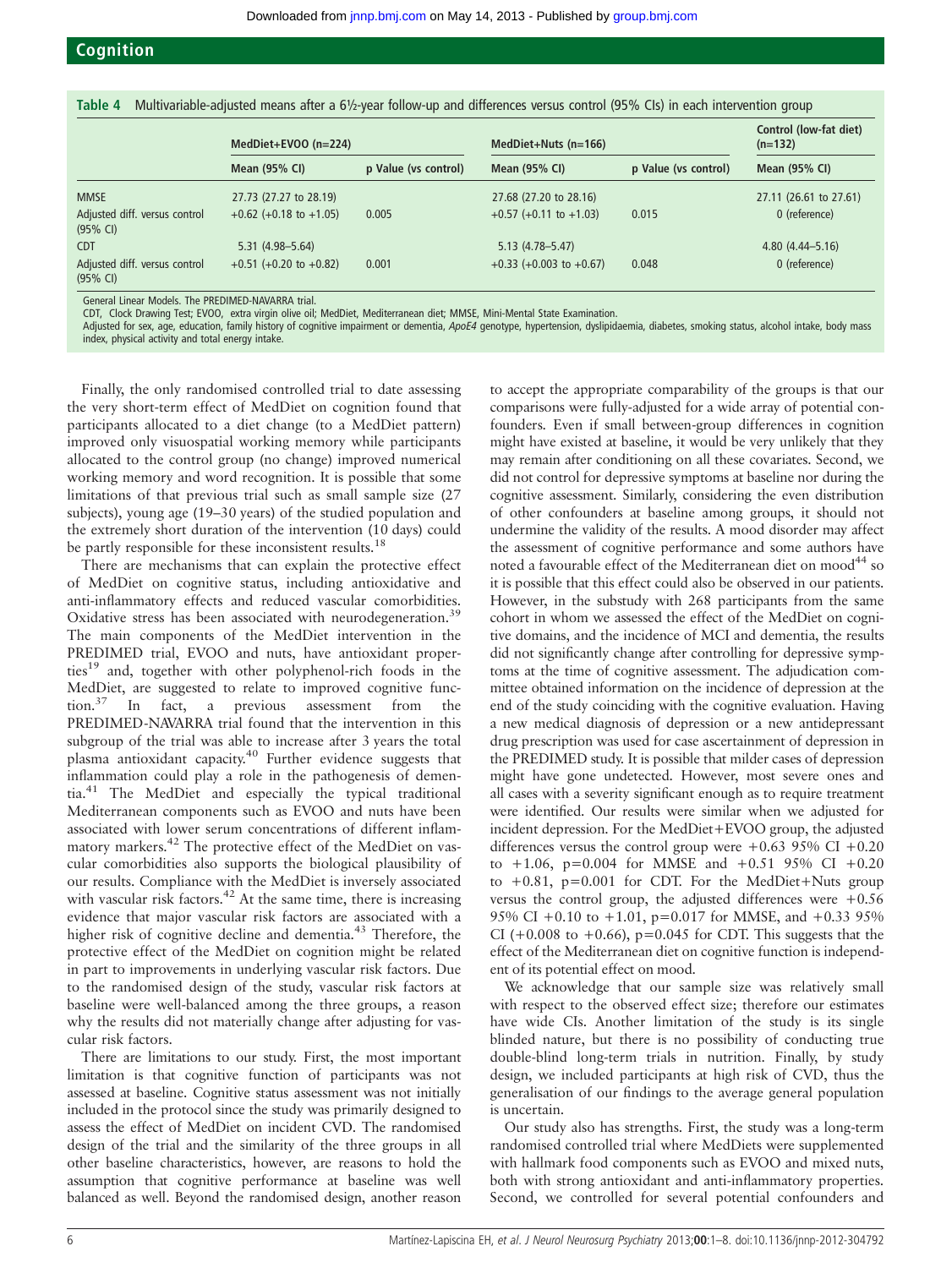randomisation allows us to rule out residual confounding as an alternative explanation of our results. Third, previous observational studies have considered the changes in dietary habits in the prodromal phase of dementia as a reverse causation bias.<sup>7</sup><sup>9</sup> A synchronous timing of dietary and cognitive assessments or a short follow-up period render a study more vulnerable to reverse causation bias.7 9 Our long follow-up period helps to avoid this potential bias. Fourth, as we performed our analyses on an intention-to-treat principle, the presence of participants who failed to comply with the proposed dietary intervention due to an undiagnosed cognitive decline would bias the effect of the MedDiet on cognitive function toward the null. Even considering this possibility, we found an association of the MedDiet with better cognitive scores.

In conclusion, an intervention with MedDiet supplemented with either EVOO or mixed nuts was associated with a better global cognitive performance after 6.5 years of follow-up compared with a control group who received advice on a lower-fat diet. Our findings support increasing evidence on the protective effects of the MedDiet on cognitive function. Future interventional research including both baseline and follow-up assessments of global and multiple domains of cognition is needed to obtain firmer evidence regarding potential benefits of MedDiet on cognition.

Acknowledgements The authors thank the participants for their enthusiastic collaboration, the PREDIMED personnel for excellent assistance, and the personnel of all affiliated primary care centres. Fundación Patrimonio Comunal Olivarero and Hojiblanca SA, California Walnut Commission, Borges SA and Morella Nuts SA generously donated the olive oil, walnuts, almonds and hazelnuts, respectively, used in the study. None of the mentioned food companies played or will play any role in the design, collection, analysis or interpretation of the data or in the decision to submit manuscripts for publication.

Contributors EHM-L: Study concept and design, analysis and interpretation of data, drafting the manuscript and final approval of the version to be published. PC: Study concept, revising the manuscript for content and final approval of the version to be published. ET: Study design, interpretation of data, revising and final approval of the version to be published. RE, JS-S, BSJ, AS-T and ER: Study concept and design, revision of the manuscript and final approval of the version to be published. CV-P: Study concept and interpretation of data, revision of the manuscript and final approval of the version to be published. MAM-G: Study concept and design, analysis and interpretation of data, drafting/revising the manuscript and final approval of the version to be published.

Funding This study was funded by the official agency for funding biomedical research of the Spanish Government (ISCIII) through the following competitive grants: PI1001407, PI1002293 PI081943, PI070240, PI050976, Thematic Network Nutrition & Cardiovascular disease G03/140 (Coordinator Ramón Estruch), Thematic Network PREDIMED RD06/0045 (Coordinator MAM-G), FEDER (Fondo Europeo de Desarrollo Regional) and CIBERobn (Virtual Center for Biomedical Research on Obesity and Nutrition). CIBERobn is an initiative of ISCIII, Spain. Additional funding was provided by the Government of Navarra (PI41/2005, PI36/2008, PI27/2012). None of the funding sources played a role in the design, collection, analysis or interpretation of the data, or in the decision to submit the manuscript for publication. ET is supported by a Rio Hortega postresidency fellowship of ISCIII, Ministry of Economy and Competitiveness, Spanish Government.

Competing interests EHM-L has received travel and accommodation expenses from Novartis, Biogen, Teva, Sanofi Aventis, Lundbeck and Bayer for national and international congress. PC has received payment for lectures from UCB Pharma, GlaxoSmithkline and Lundbeck and travel and accommodation expenses for congress from Lundbeck, Esteve and UCB Pharma. ET reports no disclosures. RE has received a grant from Novartis, payment for development of educational conferences from Cerveceros España, Sanofis Aventis, FIVIN-Spain. He has also received travel and accommodation expenses for attending and delivering a speech from Instituto Cervantes (Albuquerque, USA), Harvard School of Public Health (Boston, USA), International Family Doctors Association and The Culinary Institute of America (CIA, New York, USA). JS-S is a non-paid member of the Sientific Committe of the Nut and Dried Fruit Foundation and has received a grant and travel and accommodation expenses from the Nut and Dried Fruit Foundation. BSJ reports no disclosures. AS-T reports no disclosures. ER is a member of the Scientific Advisory Committee of the California Walnut Commission, Flora Foundation, Roche and AMGEN. He has received funding for consultancy from Merck, DAMM, Abbott. He has received

research funding (grants) from Sanofi Aventis, Takeda, Sankyo, Merck, Nutrexpa, Feiraco, Unilever UK, Ferrer International, California Walnut Commission, AMGEN, KARO-BIO. He has been paid for educational conferences from Merck, Ferrer International, DANONE, PACE, Roche, Astra Zeneka, Rottapharm. ER has received payment for educational presentations for Ferrer International and Ricordati. He has received travel and accommodation expenses from California and Walnut Commission for attending and delivering speeches at international congresses. CV-P and MAM-G declare no competing interests.

Ethics approval The Institutional Review Board of the Navarra recruitment centre approved the study protocol (protocol 50/2005).

Provenance and peer review Not commissioned; externally peer reviewed.

Data sharing statement Data available upon duly justified request.

**Original protocol** The original protocol has been published in an open access at [http://www.unav.es/departamento/preventiva/predi\\_thematic](http://dx.doi.org/10.1136/jnnp-2013-305153) (Research Plan of PREDIMED trial).

#### **REFERENCES**

- 1 Alzheimer Disease International. World Health Organization Report version 2012: Dementia: a public health priority. [http://www.alz.co.uk/WHO-dementia-report](http://www.unav.es/departamento/preventiva/predi_thematic) (accessed 9 Oct 2012).
- 2 Geldmacher DS, Frolich L, Doody RS, et al. Realistic expectations for treatment success in Alzheimer's disease. J Nutr Health Aging 2006;10:417-29.
- 3 Coley N, Andrieu S, Gardette V, et al. Dementia prevention: methodological explanations for inconsistent results. Epidemiol Rev 2008;30:35–66.
- 4 Hu FB. Dietary pattern analysis: a new direction in nutritional epidemiology. Curr Opin Lipidol 2002;13:3–9.
- 5 Willett WC, Sacks F, Trichopoulou A, et al. Mediterranean diet pyramid: a cultural model for healthy eating. Am J Clin Nutr 1995;61:1402S–06S.
- Psaltopoulou T, Kyrozis A, Stathopoulos P, et al. Diet, physical activity and cognitive impairment among elders: the EPIC-Greece cohort (European Prospective Investigation into Cancer and Nutrition). Public Health Nutr 2008;11:1054–62.
- 7 Féart C, Samieri C, Rondeau V, et al. Adherence to a Mediterranean diet, cognitive decline, and risk of dementia. JAMA 2009;302:638–48.
- 8 Tangney CC, Kwasny MJ, Li H, et al. Adherence to a Mediterranean-type dietary pattern and cognitive decline in a community population. Am J Clin Nutr 2011;93:601–07.
- 9 Scarmeas N, Stern Y, Mayeux R, et al. Mediterranean diet and mild cognitive impairment. Arch Neurol 2009;66:216–25.
- 10 Scarmeas N, Stern Y, Tang MX, et al. Mediterranean diet and risk for Alzheimer's disease. Ann Neurol 2006;59:912–21.
- 11 Scarmeas N, Luchsinger JA, Schupf N, et al. Physical activity, diet, and risk of Alzheimer disease. JAMA 2009;302:627–37.
- 12 Gu Y, Luchsinger JA, Stern Y, et al. Mediterranean diet, inflammatory and metabolic biomarkers, and risk of Alzheimer's disease. J Alzheimers Dis 2010;22:483–92.
- 13 Cherbuin N, Anstey KJ. The Mediterranean diet is not related to cognitive change in a large prospective investigation: the PATH through life study. Am J Geriatr Psychiatry 2012;20:635–9.
- 14 Cherbuin N, Kumar R, Anstey K. Caloric intake but not the Mediterranean diet, is associated with cognition and mild cognitive impairment [abstract]. Alzheimer's Dementia 2011;7:S691.
- 15 Vercambre MN, Grodstein F, Berr C, et al. Mediterranean diet and cognitive decline in women with cardiovascular disease or risk factors. J Acad Nutr Diet 2012;112:816–23.
- 16 Kesse-Guyot E, Andreeva VA, Lassale C, et al. Mediterranean diet and cognitive function: a French study. Am J Clin Nutr 2013;97:369–76.
- 17 Samieri C, Okereke OI, Devore EE, et al. Long-term adherence to the mediterranean diet is associated with overall cognitive status, but not cognitive decline, in women. J Nutr 2013;143:493–9.
- 18 McMillan L, Owen L, Kras M, et al. Behavioural effects of a 10-day mediterranean diet. Results from a pilot study evaluating mood and cognitive performance. Appetite 2011;56:143–7.
- 19 Martínez-González MÁ, Corella D, Salas-Salvadó J, et al. Cohort profile: design and methods of the PREDIMED study. Int J Epidemiol 2012;41:377–85.
- 20 Estruch R, Ros E, Salas-Salvadó J, et al. Primary prevention of cardiovascular disease with a mediterranean diet. N Engl J Med 2013;368:1279–90.
- 21 Zazpe I, Sanchez-Tainta A, Estruch R, et al. A large randomized individual and group intervention conducted by registered dietitians increased adherence to Mediterraneantype diets: the PREDIMED study. J Am Diet Assoc 2008;108:1134-44; discussion 1145.
- 22 Fernández-Ballart JD, Piñol JL, Zazpe I, et al. Relative validity of a semi-quantitative food-frequency questionnaire in an elderly Mediterranean population of Spain. Br J Nutr 2010;103:1808–16.
- 23 Martinez-Gonzalez MA, Fernandez-Jarne E, Serrano-Martinez M, et al. Development of a short dietary intake questionnaire for the quantitative estimation of adherence to a cardioprotective Mediterranean diet. Eur J Clin Nutr 2004;58:1550-2.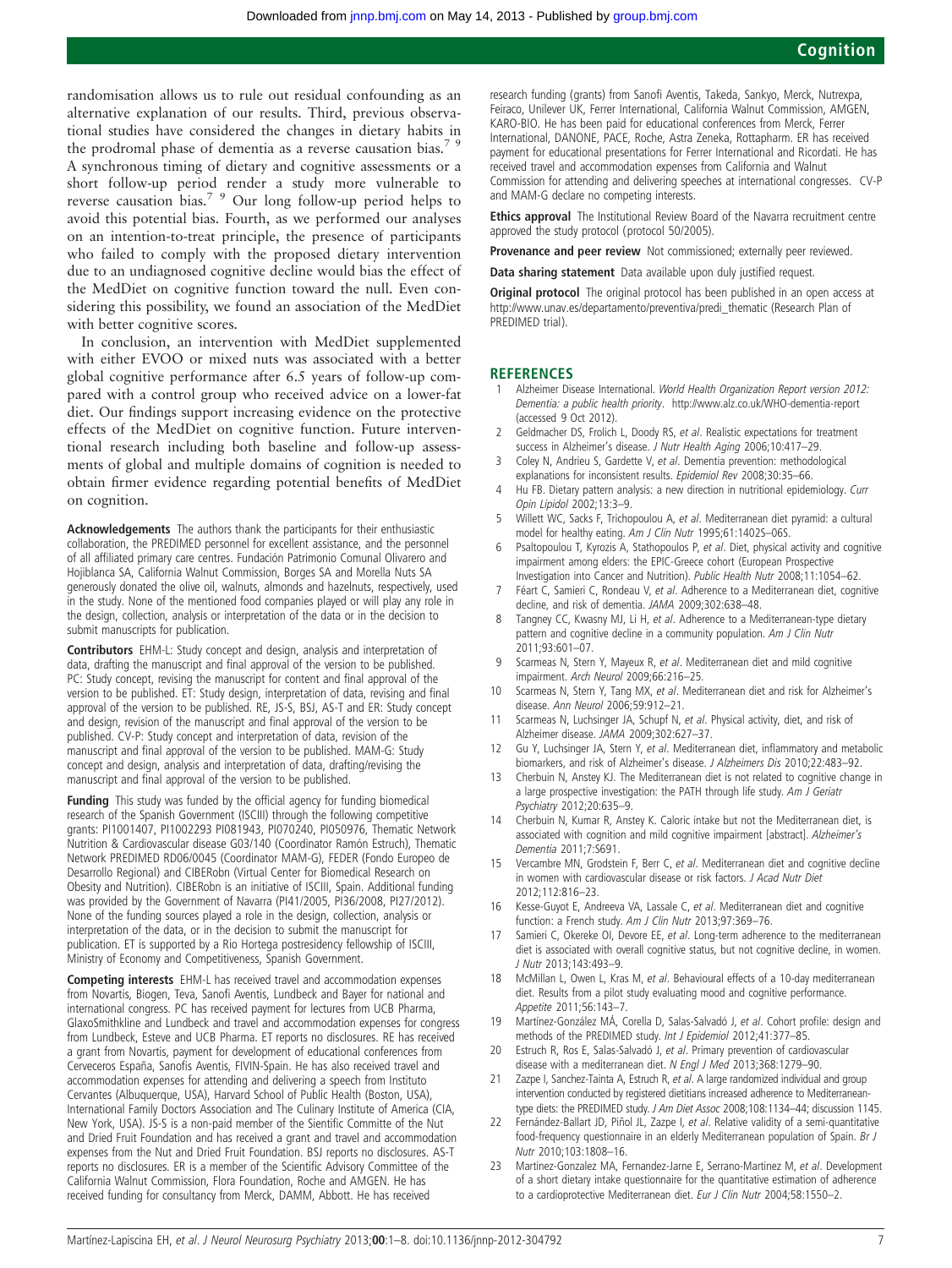# Cognition

- 24 Folstein MF, Folstein SE, McHugh PR. "Mini-mental state". A practical method for grading the cognitive state of patients for the clinician. J Psychiatr Res 1975;12:189-98.
- 25 Crook T, Bartus RT, Ferris SH, et al. Age-associated memory impairment: proposed diagnostic criteria and measures of clinical change—Report of a National Institute of Mental Health Work Group. Dev Psychol 1986;2:261–76.
- 26 Blesa R, Pujol M, Aguilar M, et al. Clinical validity of the 'mini-mental state' for Spanish speaking communities. Neuropsychologia 2001;39:1150–7.
- 27 Freedman M, Leach L, Kaplan E, et al. Clock drawing. A neuropsychological analysis. New York: Oxford University Press, 1994.
- 28 Paganini-Hill A, Clark LJ. Longitudinal assessment of cognitive function by clock drawing in older adults. Dement Geriatr Cogn Dis Extra 2011;1:75–83.
- 29 del Ser Quijano T, García de Yébenes MJ, Sánchez S, et al. Cognitive assessment in the elderly. Normative data of a Spanish population sample older than 70 years. Med Clin (Barc) 2004;122:727–40.
- 30 Farina N, Isaac MG, Clark AR, et al. Vitamin E for Alzheimer's dementia and mild cognitive impairment. Cochrane Database Syst Rev 2012;(11):CD002854..
- 31 Sydenham E, Dangour AD, Lim WS. Omega 3 fatty acid for the prevention of cognitive decline and dementia. Cochrane Database Syst Rev 2012;(6):CD005379.
- 32 Devore EE, Grodstein F, van Rooij FJ, et al. Dietary antioxidants and long-term risk of dementia. Arch Neurol 2010;67:819–25.
- 33 Vercambre MN, Boutron-Ruault MC, Ritchie K, et al. Long-term association of food and nutrient intakes with cognitive and functional decline: a 13-year follow-up study of elderly French women. Br J Nutr 2009;102:419–27.
- 34 Elosua R, Marrugat J, Molina L, et al. Validation of the Minnesota leisure time physical activity questionnaire in Spanish men. The MARATHOM Investigators. Am J Epidemiol 1994;139:1197–209.
- 35 Elosua R, Garcia M, Aguilar A, et al. Validation of the Minnesota leisure time physical activity questionnaire in Spanish women. Investigators of the MARATDOM Group. Med Sci Sports Exerc 2000;32:1431–7.
- 36 Hixson JE, Vernier DT. Restriction isotyping of human apolipoprotein E by gene amplification and cleavage with Hhal. J Lipid Res 1990;31:545–8.
- 37 Valls-Pedret C, Lamuela-Raventós RM, Medina-Remón A, et al. Polyphenol-rich foods in the Mediterranean diet are associated with better cognitive function in elderly subjects at high cardiovascular risk. J Alzheimers Dis 2012;29:773–82.
- 38 Solfrizzi V, Colacicco AM, D'Introno A, et al. Dietary intake of unsaturated fatty acids and age-related cognitive decline: a 8.5-year follow-up of the Italian Longitudinal Study on Aging. Neurobiol Aging 2006;27:1694–704.
- 39 Gandhi S, Abramov AY. Mechanism of oxidative stress in neurodegeneration. Oxid Med Cell Longev 2012;2012:428010.
- 40 Razquin C, Martinez JA, Martinez-Gonzalez MA, et al. A 3-year follow-up of a Mediterranean diet rich in virgin olive oil is associated with high plasma antioxidant capacity and reduced body weight gain. Eur J Clin Nutr 2009;63:1387-93.
- 41 Rubio-Perez JM, Morillas-Ruiz JM. A review: inflammatory process in Alzheimer's disease, role of cytokines. Scientific World Journal 2012;2012:756357.
- 42 Estruch R, Martínez-González MA, Corella D, et al. Effects of a Mediterranean-style dieto n cardiovascular risk factors: a randomized trial. Ann Intern Med 2006;145:1-11.
- 43 Luchsinger JA, Reitz C, Honig LS, et al. Aggregation of vascular risk factors and risk of incident Alzheimer disease. Neurology 2005;65:545–51.
- 44 Sánchez-Villegas A, Delgado-Rodríguez M, Alonso A, et al. Association of the Mediterranean dietary pattern with the incidence of depression: the Seguimiento Universidad de Navarra/University of Navarra follow-up (SUN) cohort. Arch Gen Psychiatry 2009;66:1090–8.